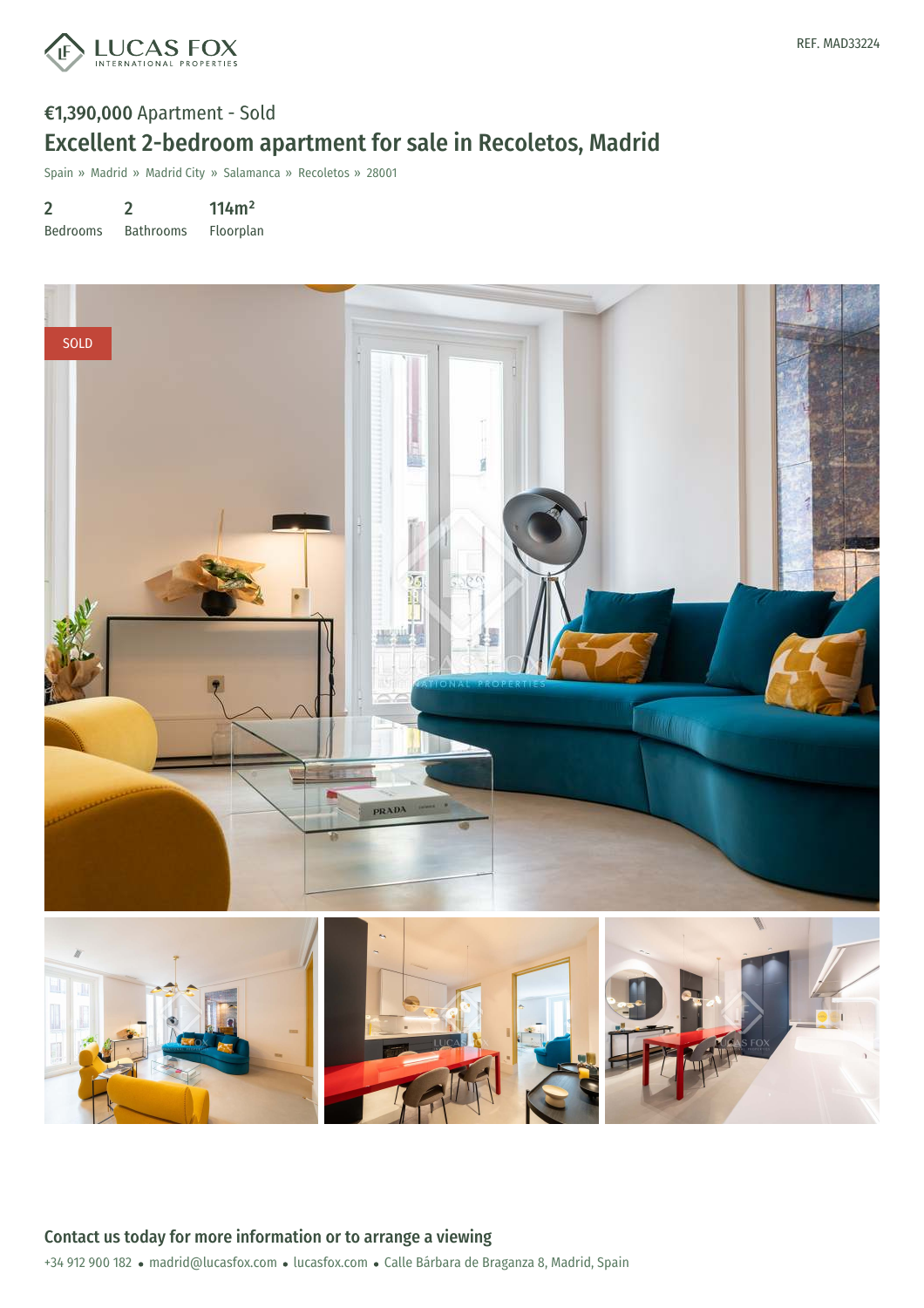

# €1,390,000 Apartment - Sold Excellent 2-bedroom apartment for sale in Recoletos, Madrid

Spain » Madrid » Madrid City » Salamanca » Recoletos » 28001

2 Bedrooms 2 Bathrooms 114m²

Floorplan

#### **OVERVIEW**

### 2-bedroom property for sale, with excellent, brand-new renovation, in one of the most sought-after streets in the Recoletos neighbourhood.

Lucas Fox offers this beautiful renovated property for sale, ready to move into, in the Recoletos neighbourhood. The apartment is located on a third floor, facing the street and with an area of 114 m², the house is in excellent condition, recently finished.

It consists of a living room, open kitchen, two bedrooms, and two complete bathrooms. The kitchen is fully equipped with top brand appliances, it is semiintegrated into the living room, creating a convenient layout. In the living room you can enjoy two balconies facing the street from where a splendid light enters. The rest area consists of 2 double bedrooms, one of them en suite and dressing room, the secondary bedroom, also double, has a large built-in wardrobe.

Thanks to its excellent layout, comfortable rooms and location in a prime area, this home is an excellent option for those looking for their new home, or a fantastic piedà-terre. The apartment has a storage room in the same building, and the property has a concierge during office hours. Without a doubt, it is a great opportunity to live in the most exclusive area of the capital.



[lucasfox.com/go/mad33224](https://www.lucasfox.com/go/mad33224)

Concierge service, Lift, High ceilings, Natural light, Air conditioning, Balcony, Built-in wardrobes, Double glazing, Exterior, Heating, Near international schools, Renovated, Storage room, Transport nearby, Walk-in wardrobe